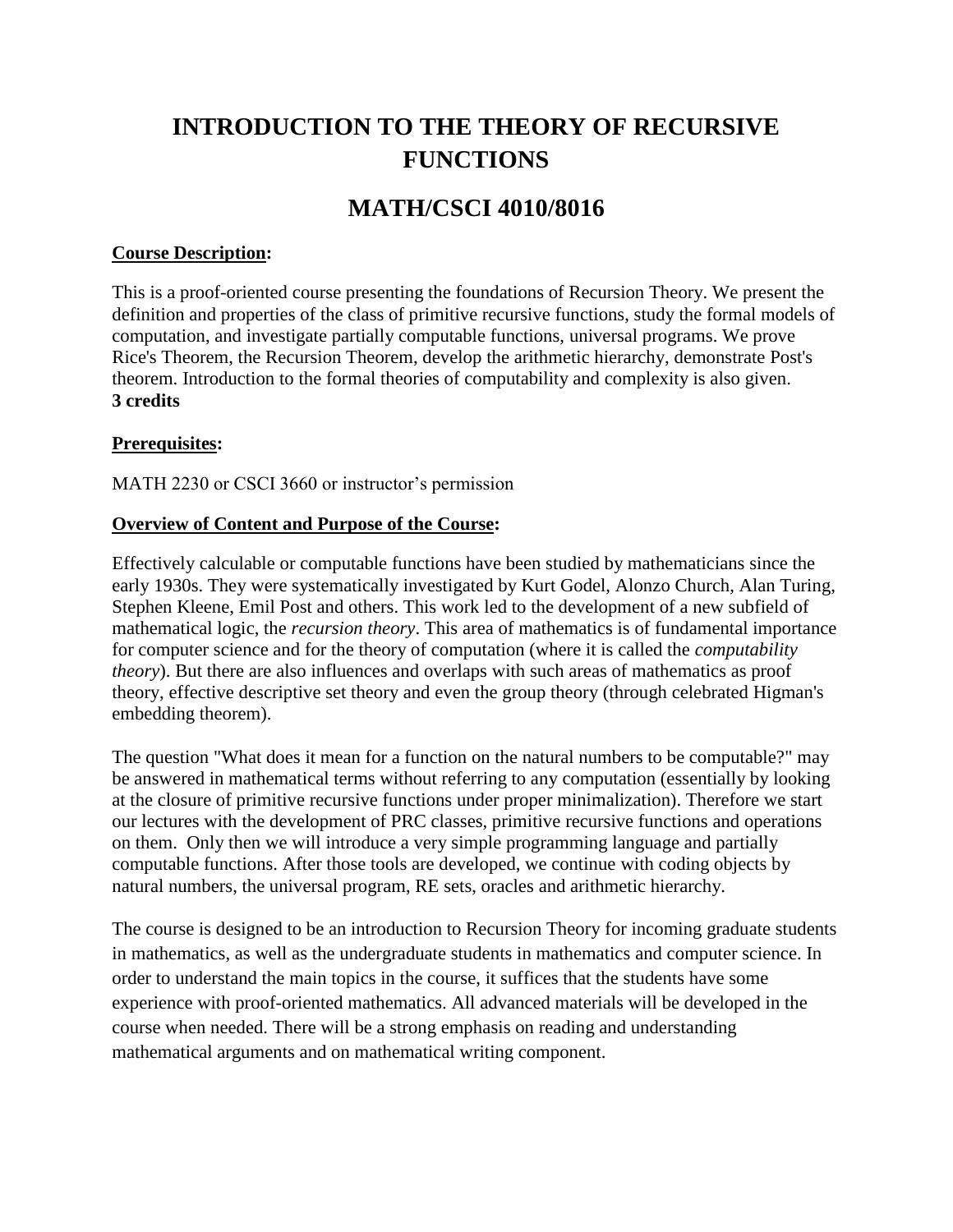### **Anticipated Audience/Demand:**

The course is appropriate for students interested in pure mathematics and/or in mathematical foundations of computer science. The anticipated audience are graduate and undergraduate students in mathematics and computer sciences who want to learn the basics of the Recursion Theory.

### **Major Topics:**

- **1)** Review of the notation and preliminary concepts (set operations, predicates, quantifiers).
- **2)** Primitive recursive functions and primitive recursively closed (PRC) classes of functions.
- **3)** The closure properties of PRC classes.

**4)** A language of programming which will be used to model computations. Programs written in this language.

- **5)** Computable functions.
- **6)** Programms coded by integers, universal program and not computable predicates.
- **7)** Recursively Enumerable (RE) sets.
- **8)** Reducibility, completeness, Rice's theorem, the Recursion theorem.
- **9)** Computable (aka recursive) vs primitive recursive, more characterizations of both classes and examples of recursive but not primitive recursive functions.
- **10)** Oracles and relativization to an oracle.
- **11)** The arithmetic hierarchy, Kleene's theorem and Post's theorem.

#### **Methods:**

This course will be presented by lecture and class discussions.

#### **Student Role:**

Students must attend and participate in class in addition to completing course requirements. Graded work will include homework problems, two or three midterm exams, and a comprehensive final exam.

Graduate students are also expected to do additional reading and assignments. Those would be assigned on an individual base taking into account the background and interests of the students.